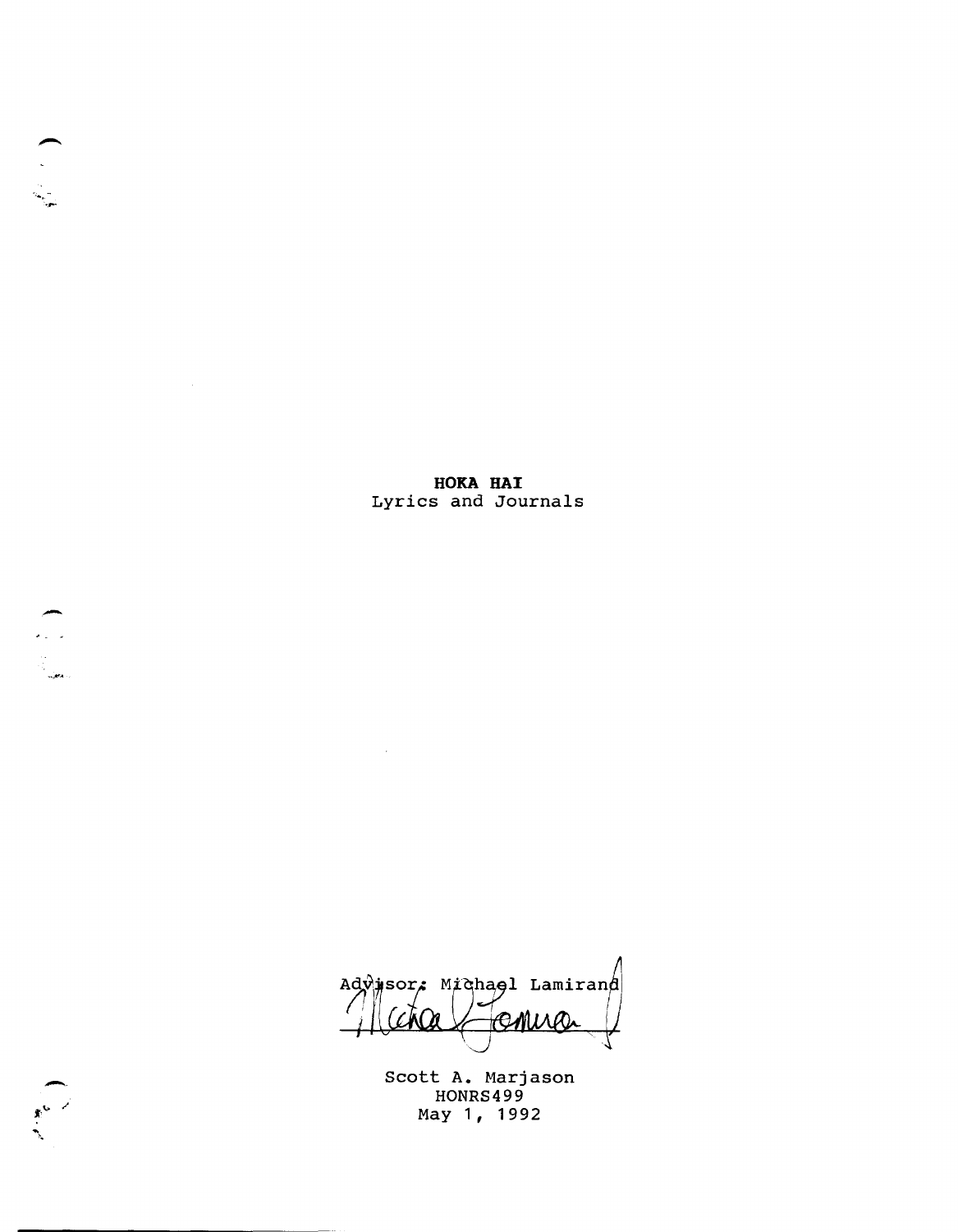$\mathsf{SpCo}^{\mathrm{tr}}_{\mathbb{Z}}$ 9489  $\frac{1}{2}$   $\frac{1}{2}$  4  $1992$ ្គរះទៅ

-

#### **Artist's statement**

**BORA HAl** is a Lakota phrase meaning, "It's a good day to die." There is no intent of suicide in this phrase. In fact, it was used as both a greeting and a war cry. The intention of the phrase is that I am not afraid of death, and that I am willing to die for my beliefs. Many people have described my music as "dark." I agree with them that it is dark, but it is a catharsis for me. Through my music I release thoughts and feelings in a constructive, rather than destructive, way.

There are two versions of this album. The first was done in December. This version was more of an experimental stage to work with orchestration and recording techniques. It had its problems, but the overall experience was beneficial. The second version was recorded in March and April. This time I attempted, and I think I succeeded, in correcting the problems of the first recording. The second album, which is the released version, contains one song that was not on the first, "k-see." One song on the first album, "Anything but Pain," I chose not to put on the final album because I am not happy with it yet. The rest of this paper contains the lyrics and explanations of the forces that caused me to write them.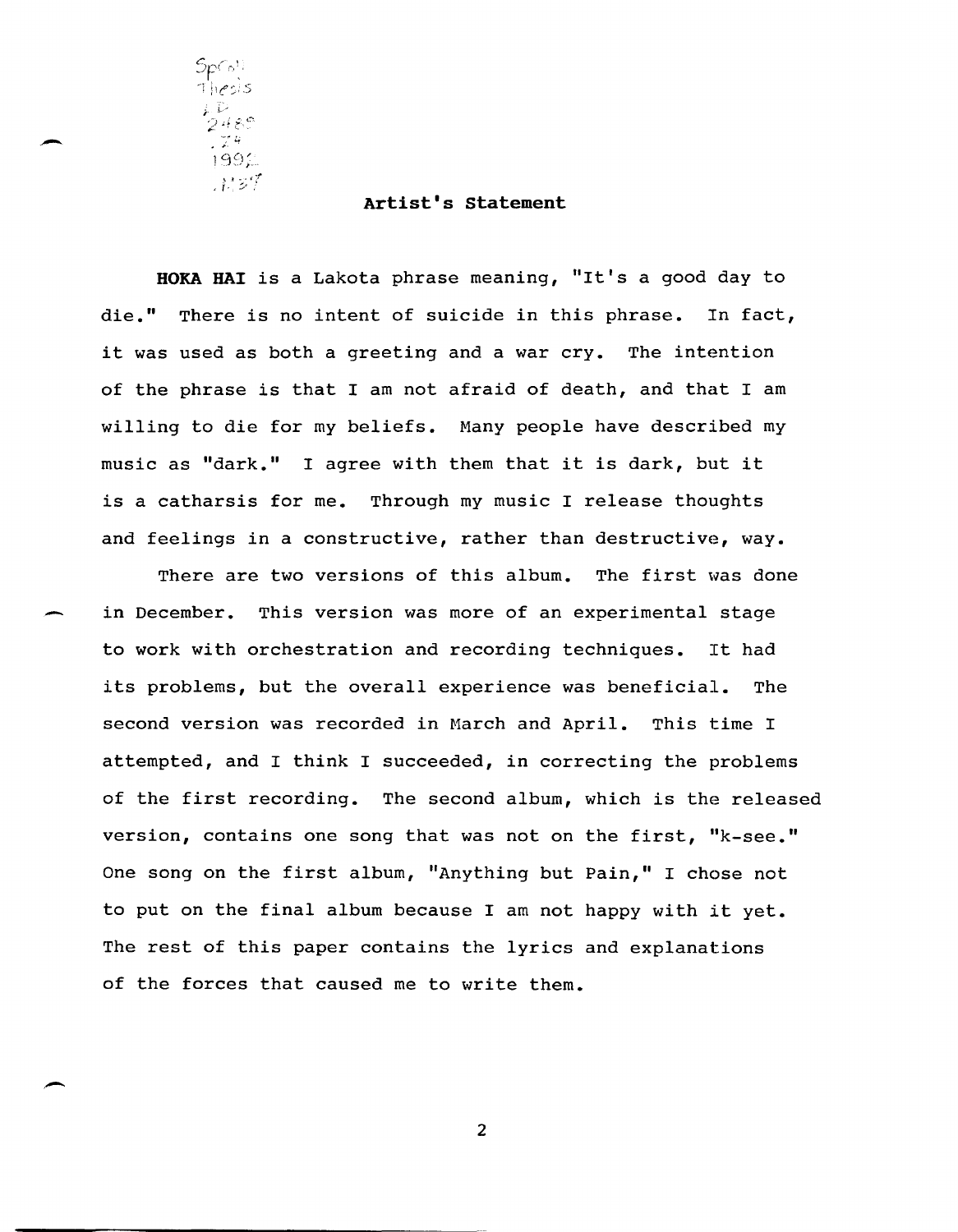## **Mister**

-

"Mister," we called him, And he was the man in childs' dreams. He never spoke, but all loved him. He went to work within their minds, putting little pieces together until the time came when Mister would cup their face in his hands So light, and smile at them warmly, chasing away their night, and then in a flash of lightening hot white, All was gone, but the child Screaming "Mister!" with all his might.

The lyrics for this song, which was a poem first, were written in a rather strange way. I woke up from a dream and wrote the poem exactly as it appears. I don't know what the significance of the dream is, but I liked it, so I kept it. In July of 1991 I was playing around with my guitar and came up with the riff that comprises the whole song. I searched my journals for a poem that would work with that music, and found "Mister." The music fit exactly with the words, and the melody took care of itself. At first I was not sure I liked this song because it was so weird, but after playing it a few times, it became one of my favorites.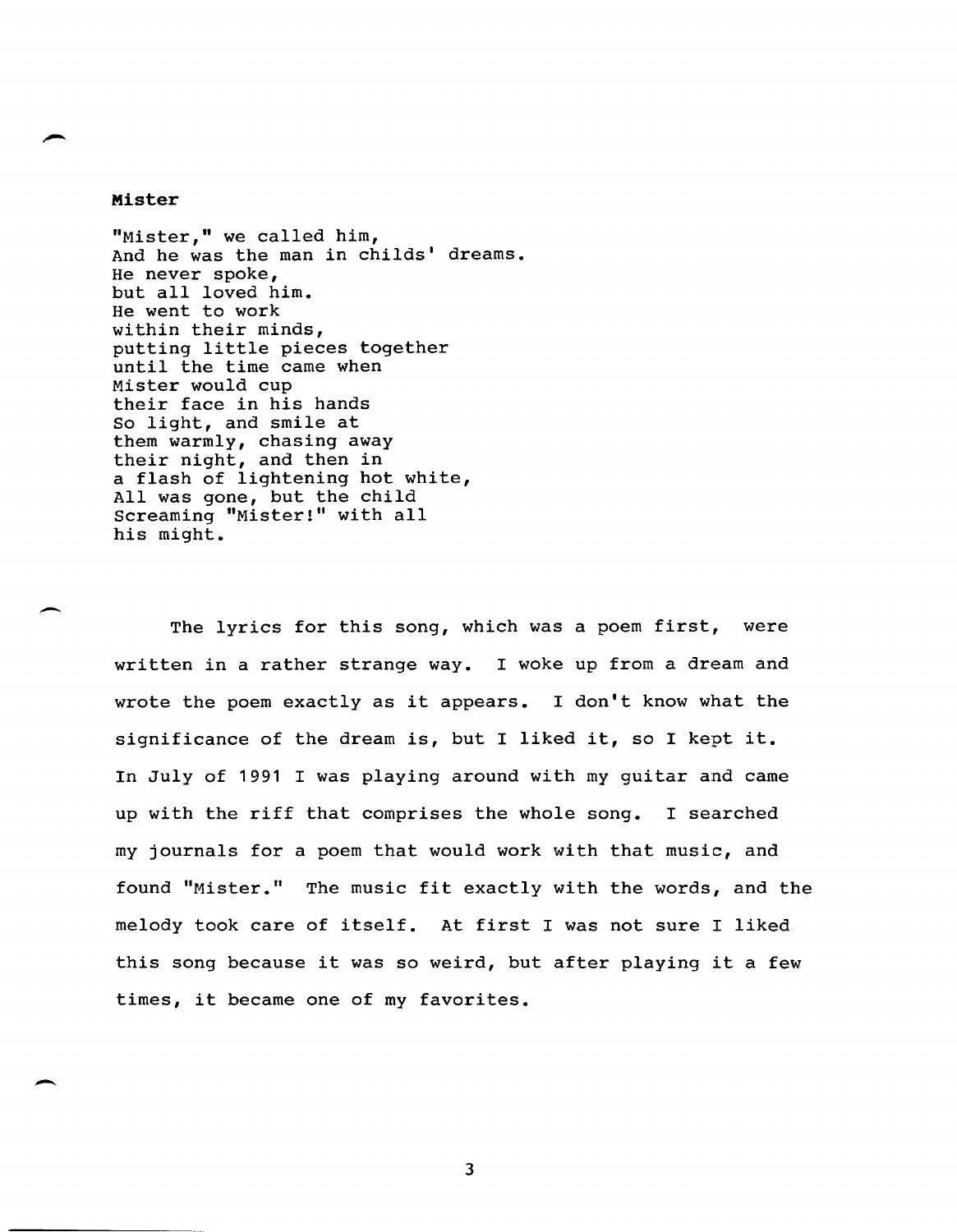## untitled #1

-

-

once a time was that could not be, and in this time that could never be there lived a man named me.

me was alone in this time that could not be, so he wondered if he existed.

me knew he saw me when he looked into the brook that flowed in me's mind.

me decided that i am me, and therefore can never die.

Although this song has a sad sound, it was not intended to be sad. At the time I wrote this I was concerned with the philosophical idea that something cannot exist unless you are able to refer to it. This includes any reference to the object or idea --even generic, such as "it" or "that." If you cannot refer to this idea or object, then it cannot exist. There is also a bit of paradoxical word play, such as, "once a time was that could not be." In my journal I originally titled it "Silly Surrealistic Song," but that changed when music was added. The original music did not have a flute in the background, but I thought it added a nice touch. I intended the flute to be background, so it is mainly the reverb of the flute that can be heard on the tape. This gives it the feeling of the flute being very far away, or in a very large space.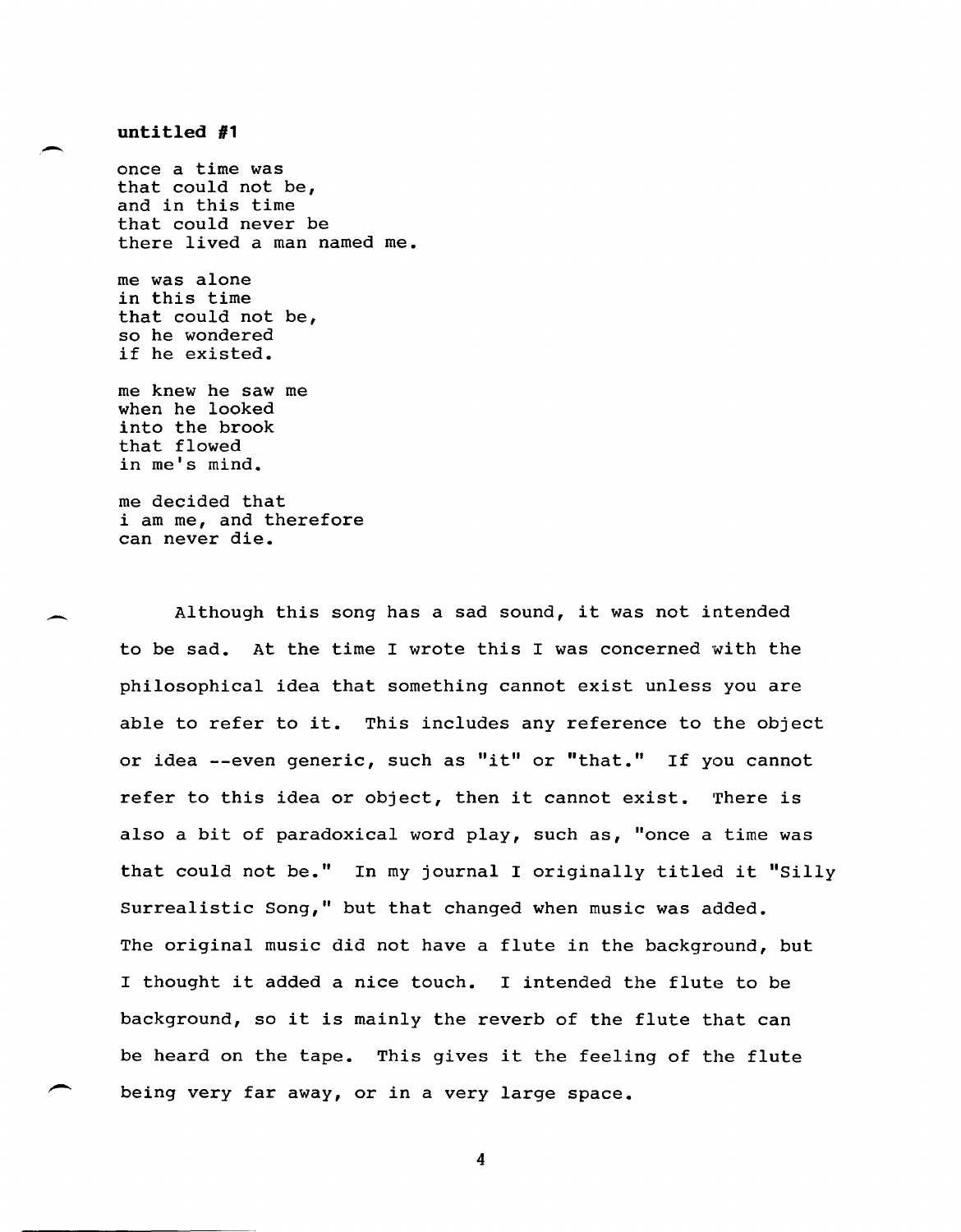## **Melting Wall**

,-

I'm sitting in this world of cold desperation, Wondering what to do to get by, Wondering if it's worth the trouble, Do I throw my life away? Is it actually thrown away If I'm doing what I want? Living up to expectations Makes the world go 'round and 'round.

And the walls melt, This is not really me, I'll just play in my mind, And watch the walls of this cold world melt, And watch the walls of this cold world melt.

Sitting in my room, I hear life screaming to die, People playing the Most noble game a man can lose. People scream at me, But they can't see This world of cold desperation. Can they block it out? I can't ignore the death and destruction Of life and reality.

(Chorus)

Then one day my heart Is touched by a beautiful person. She taught me that life is not all bad, And there is good in the world. The beauty of nature and man Is revealed to me through her, And I loved her dearly.

Death is the healer of life, And this paper is the shades for reality. This smoking stick is the means to health, And I'll just sit here and watch the walls.

(Chorus)

.-

"Melting Wall" is the first song that I ever wrote. It was written my freshman year. At this point in my life I was experimenting with drugs and a friend of mine was dropping out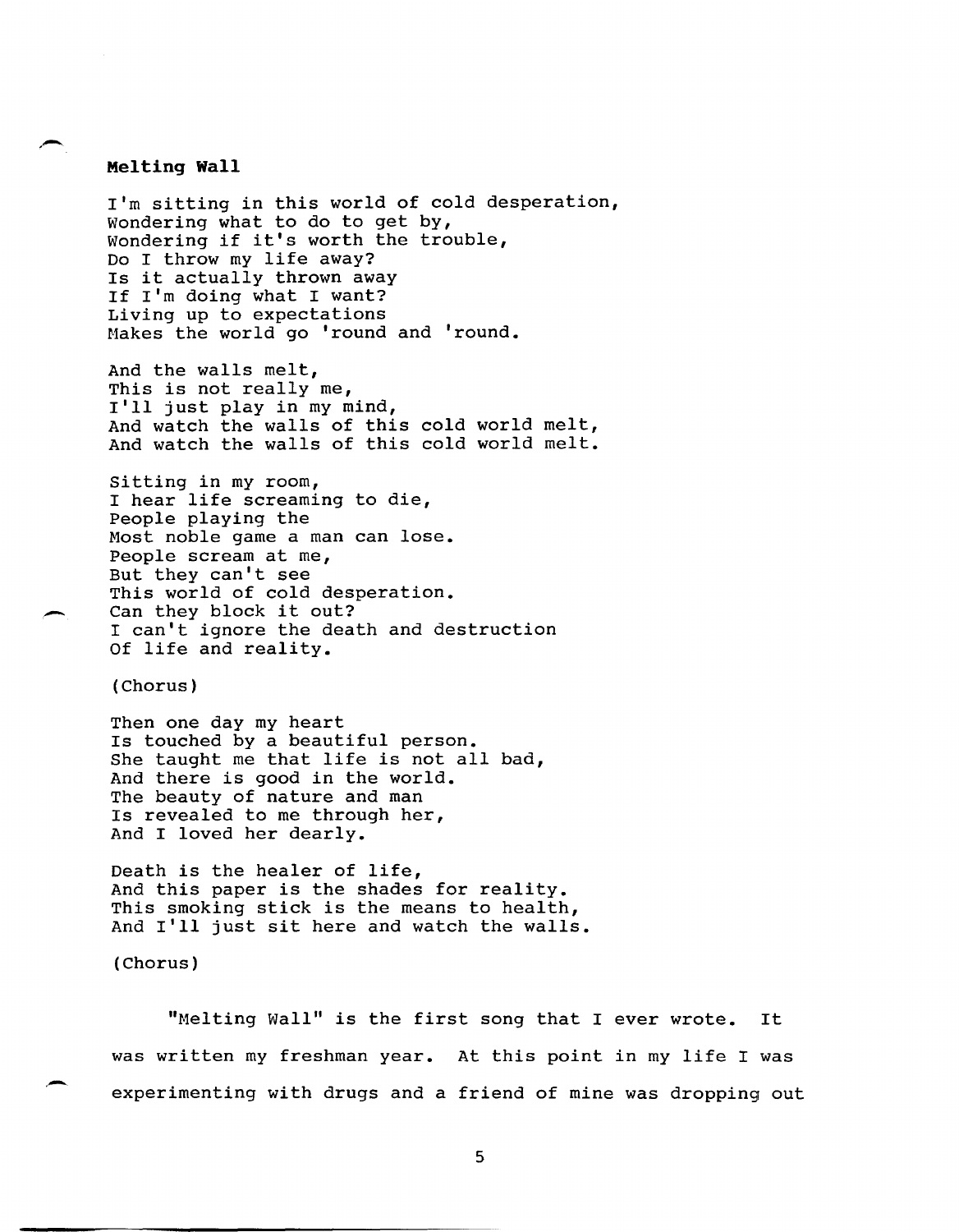of college. I was rather depressed, to say the least. In addition, I had just changed my major from Architecture to Technical Theatre --despite my parent's disapproval. The text was written at about 11:30 PM on a Sunday night. I went into a friend's room and we were up the rest of the night writing the music. I attribute this friend, Shawn Yeakle, for getting me into song writing. I had always wanted to write music, but I could only play piano, and writing a first song on piano is difficult. Since then, I have learned to play guitar and have written many songs. It would not be the case, though, if it weren't for that first song written in the wee hours of the morning my freshman year.

## **Helen's Lament**

-

-

I sit and watch her Staring out the window. She's always there Staring out the window.

Where did she come from? Where is she going? Who is she waiting for? Will he ever show up?

Rosary in her hand, She clutches it dearly. Mumbles the words as she is Staring out the window.

Her hopes and dreams Fade into the glass. She muffles a cry. Her savior came at last.

Where did she come from? Where is she going?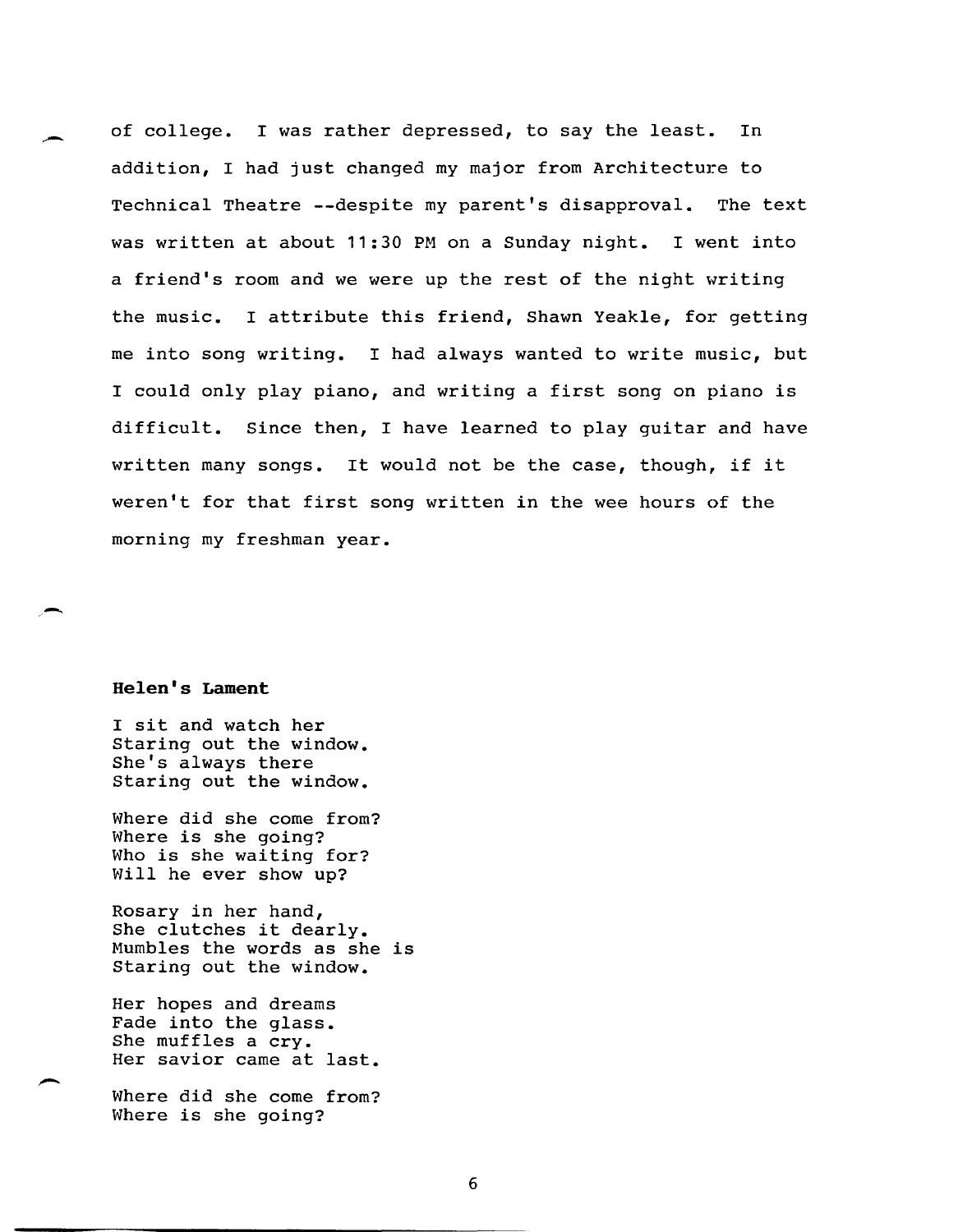Who was she waiting for? Did he ever show up?

> I'm sitting here Staring out the window. I'm always here Staring out the window.

Since she died I've had to take her place. I don't want to take her place. Staring out the window.

Where did she come from? Where is she going? Who was she waiting for? Will he ever show up? Did he ever show up?

This is the only song that I have written the music before the words. My apartment has a wonderful, large window that I like to sit in at night and play guitar while looking over the city. I was playing around with chords, and came up with the riff for the song. The first verse of the song came to me as I was playing. I sat down and quickly wrote the rest of the lyrics. Although it was not my intention when I started, it ended up being a song about a cousin of mine who died a few years ago. She had a very bad childhood and devoted her life to the Catholic Church, but never became a nun. She lived with her sister until she died in 1973, and then lived alone. She never had any joy in her life. She spent her nights at mass, and her days watching television or just staring out the window. She had several severe strokes which left her ,basically, a vegetable. After about three years in a nursing home, she died.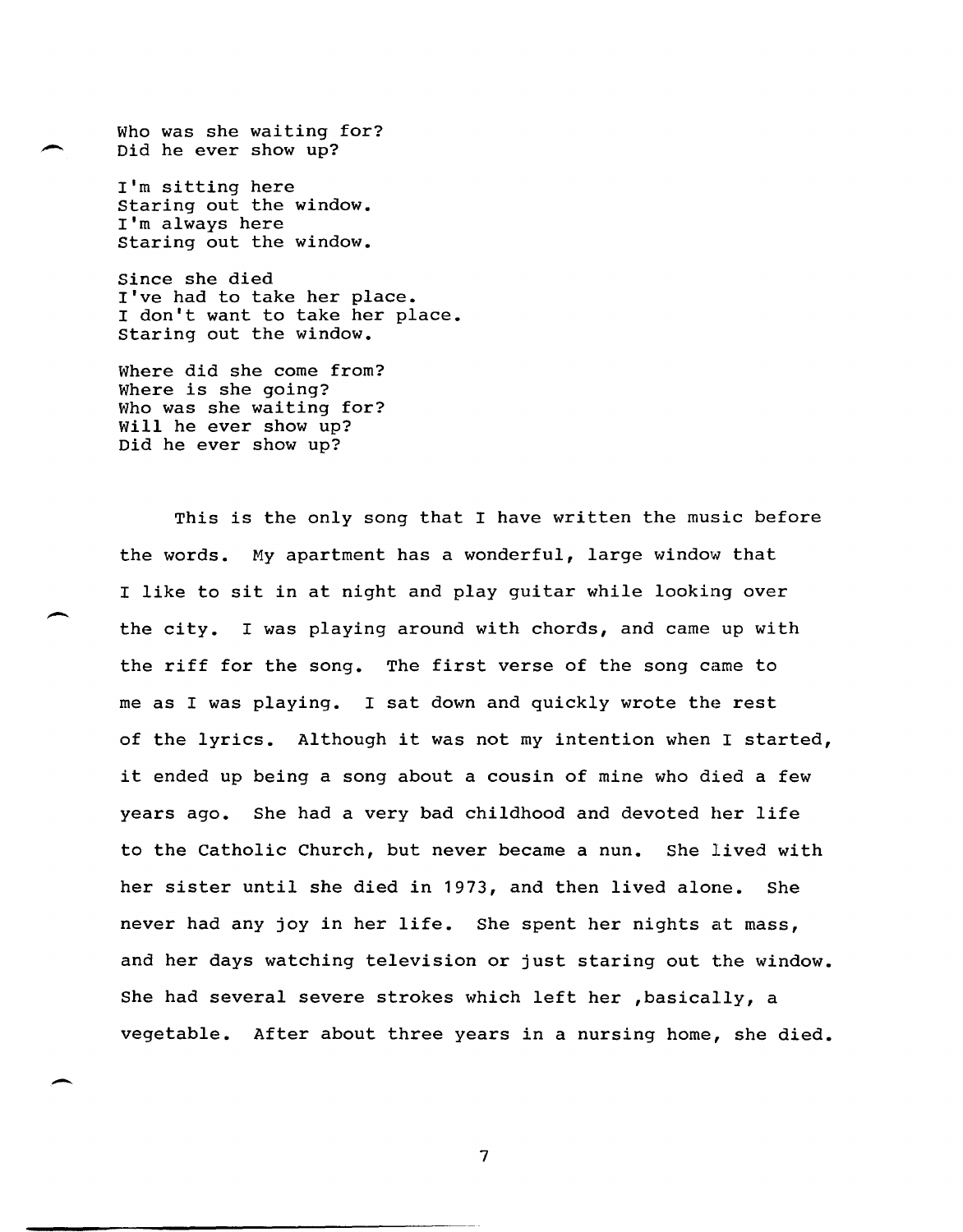## - **I Don't Know Why**

-

Tell me, Tell me, Can't you tell me where **I'm** goin'? I lost the path along the way. And, oh, I miss my home. I'm in the midst of the thicket now, With no trail in sight. My soul yearns for companionship And guidance through the thorns That RIP my flesh. I reach out in vain. Only to bury my self deeper, To bury myself deeper. Once I thought I saw you Drifting on a trail. You outlit the sun with your radiance But the thicket was too thick, And the thorns were too sharp. I was lost in the wood Chasing a glimmer in the haze.

Now it is dark. Now I sit beside my self And scorn my folly. When everything overwhelms My lost soul in the wood, And there is no place to hide, I can only hide within my mind, within my nightmare, within my life. When everything overwhelms My lost soul in the wood, I can only give up, go insane, or die. I have done all three, But I don't know why.

The lyrics for this song were originally intended to be a monologue for my Acting 1 class. It ended up that I set them to music and performed it with "Melting Wall" for my final in that class. There was nothing in my life at the time that contributed to the lyrics. I was writing to evoke a certain feeling for a monologue, but the words came out a little too poetic for a monologue.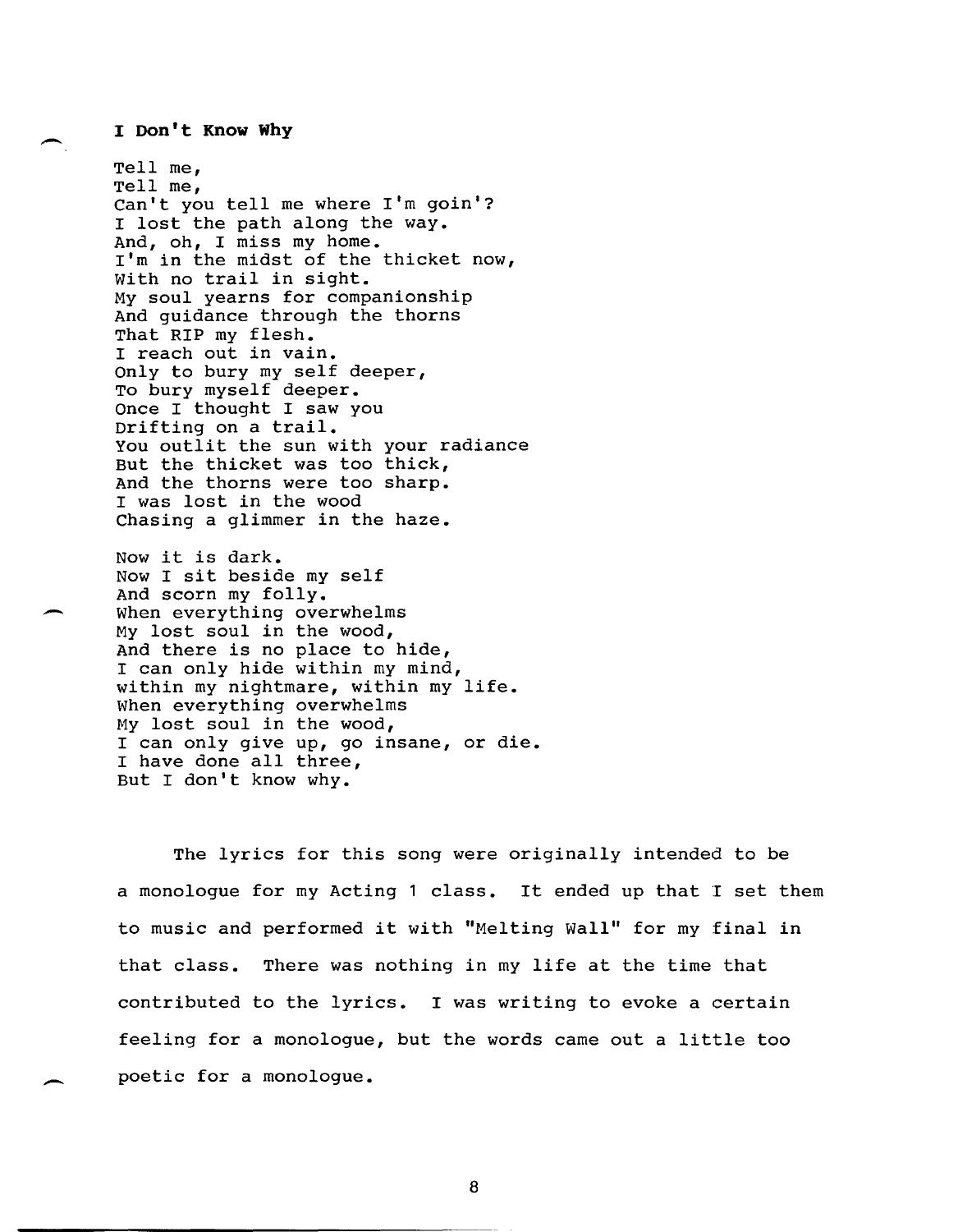## **Angry Young God**

joe was a man that wanted to be hated. it was just easier that way. he'd disagree with everyone to keep them from his soul. he's hide himself behind a veil of hatred, and he thought he was a god.

be true to your soul. don't hide it from yourself. be true to your soul. don't be afraid to share it with somebody else.

joe was a man that wanted to be hated. it was just easier that way. and that's how it ended. and that's how he died. being hated and hating it. but as he sat alone and thought to himself, it's better to be an angry young god.

This song was prompted by a conversation that a friend and I were having. He kept saying how he hated this and that and him and her, etc. This stuck in my mind for a while. I worked through the idea and came up with this song --working on lyrics and music at the same time. I tried to play the drums on the first version of this song, but the result was less than adequate. I decided to ask Pete Janidlo, the drummer for Freaks of Nature, if he would play drums on the song. He said yes. With one long rehearsal, and about four hours in the studio, we achieved the final product --much better than my drumming.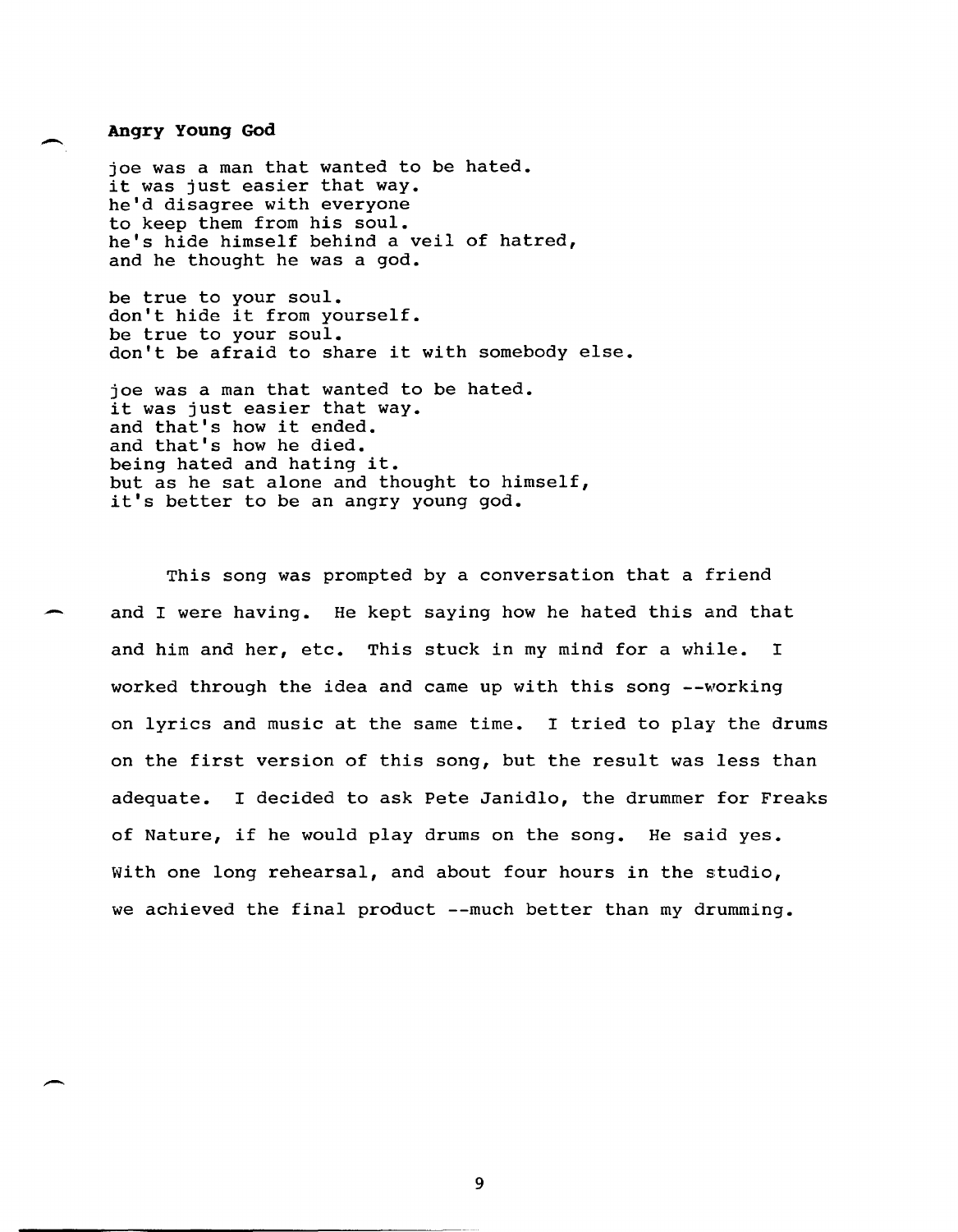**Laura** 

--

--

Laura, thinks she's alone. Laura, shivers in the darkness of her soul. She doesn't know the way to go, So she cries.

Laura, shivers in the falling snow. Laura, locks herself behind closed doors to save herself from the pain she knows while she cries.

Laura, doesn't know I love her so. Laura, smiles with sweet unsureness as she goes. Do I dare to hold her close while she cries.

"Laura" was written towards the middle of fall semester, 1991, after hearing about a girl I knew who had a breakdown and was in the hospital. This song is one that just came to me while I was playing around. The girl who inspired this song has heard it, and uses it as an acting tool to bring back all the feelings that were happening to her at the time. "Laura" is probably the favorite of my songs.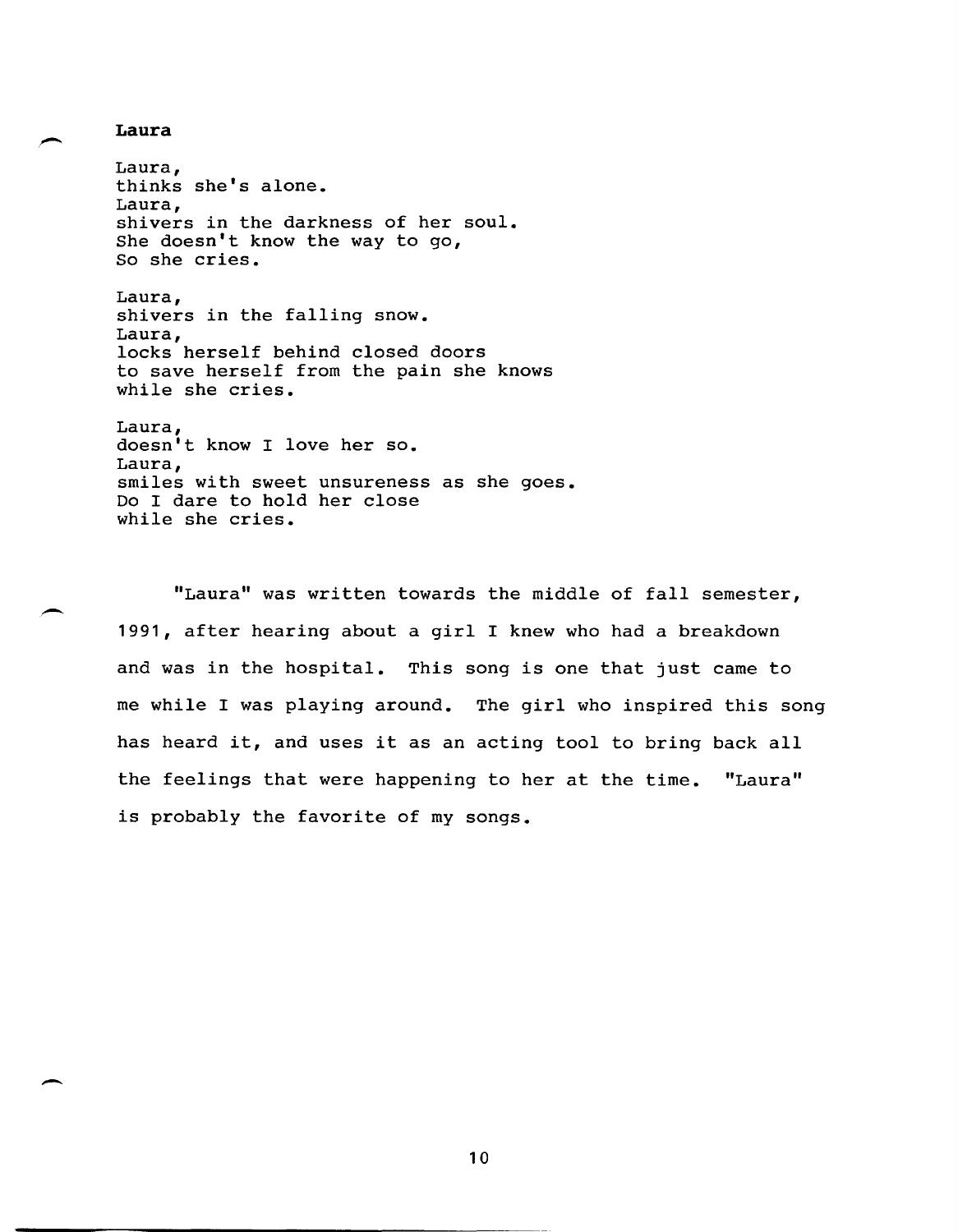- **k-see** 

-

k-see how you feel, in a room full of strangers, unleaded but nevertheless fueled by strangeness.

k-see how you feel, walking through laughness absorbeding in a molotov cocktail that your sister made you throw.

k-see how you feel, in a room full of strangers.

A friend and I were trying to decide what made our songs so completely different. Was it the words, or the music? We decided to exchange a few poems and write music to one of them. The poem he gave me, "k-see," was written in December of 1991 after a poetry reading at my apartment. Not even a half-hour after he gave me the poem I had music written for it. As is the case with most of the music I write, I can't play it like it should be played. After countless takes and frustrations, I finally got a take of the guitar part that was, for the most part, bearable. Of course, I could have left the song off the album, but I thought it added a nice closure and uplift for the end of the album.